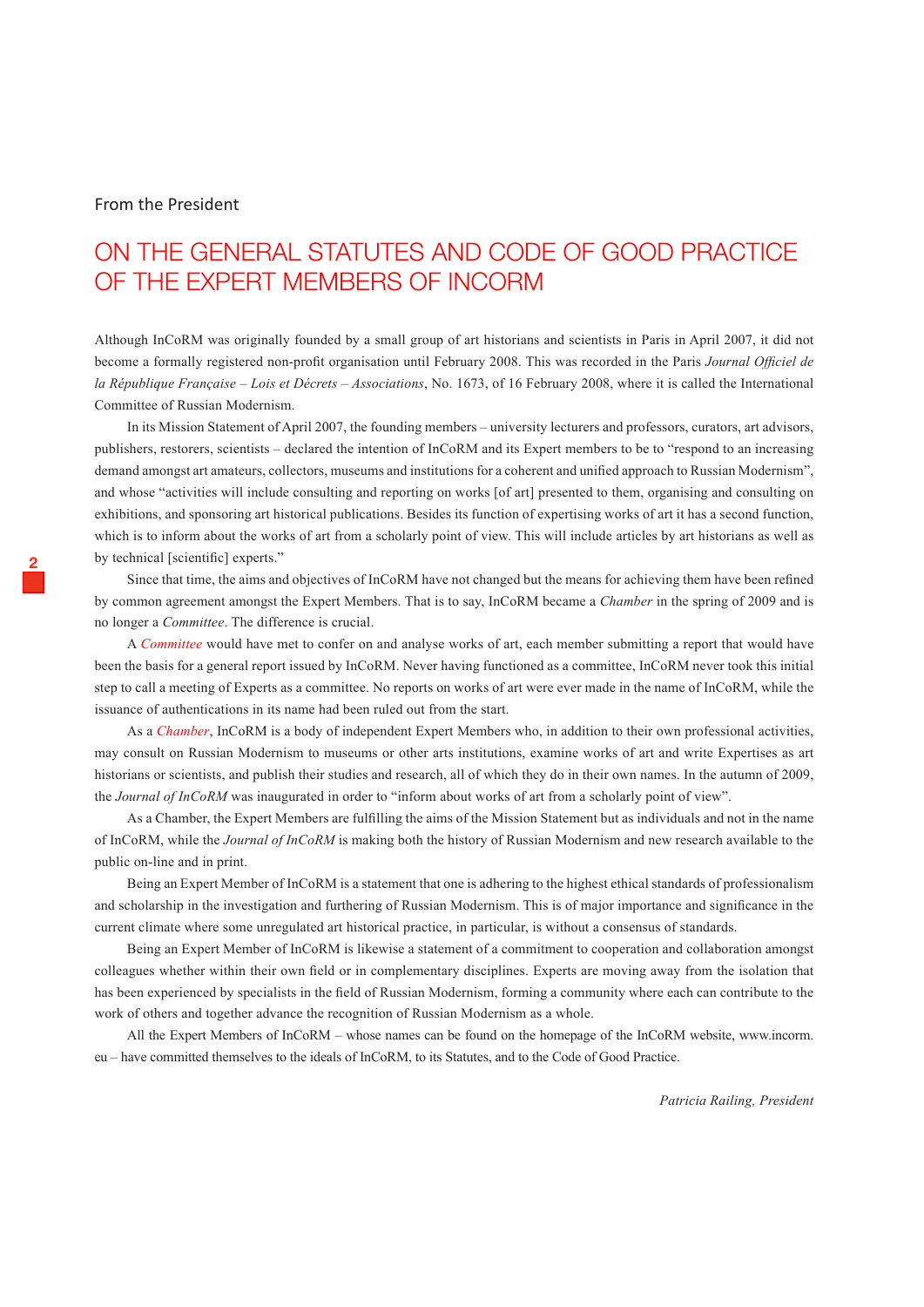#### InCoRM

# The International Chamber of Russian Modernism

## GENERAL STATUTES

## 1 Definition of InCoRM

InCoRM is an association of art historians and scientific Experts devoted to increasing knowledge and awareness of Russian Modernism so that a coherent and unified approach to it can be established, developed, and pursued.

## 2 Function of InCoRM

InCoRM has two functions: that of well-informed and scholarly research, and that of consultancy in the field of Russian Modernism, this consultancy being predicated on InCoRM's high standard of research and the excellence of its Expert members.

### 3 Duty of InCoRM

InCoRM's duty is to assure the continuation of such high standards of excellence in all its publications, and in all aspects of consultancy by its Expert members, all of which will be carried out and made in good faith and according to the information available at the time of writing.

#### 4 Responsibilities of InCoRM

To promote information and knowledge on Russian Modernism and its achievements, through its commitment to publishing the research findings of its Expert Members and work by other scholars and scientists which will appear in the public domain on its website for the benefit of the widest public.

## 5 Rights of InCoRM

- a InCoRM has the right to exist in the form it sets out in its Statutes, to promote Russian Modernism, and to strive for the ideals of InCoRM.
- b To publish the results of well-founded and scholarly research arising out of the work of its Experts and invited contributors.
- c To publish art historical and scientific information studies in the *Journal of InCoRM*.
- d To defend the integrity and reputation of its Experts, unless convincing reason to the contrary is made or given. In this case InCoRM will act in accordance with French law.

e InCoRM reserves the right to do whatever is ethical, lawful and in the public interest in the promulgation, defence, and protection of Russian Modernism.

#### 6 Restrictions

InCoRM will not engage in any unlawful activity or where a conflict of interest to its commitments arises.

**3**

# THE CODE OF GOOD PRACTICE OF THE EXPERT MEMBERS OF InCoRM

### THE EXPERT

- 1 The Expert is either an art historian or a scientific expert who has full qualifications in their field and has become a recognised authority within his or her specialism in Russian Modernism, known by publications, research, and other activities (such as lecturing, scientific collection of data, art historical or scientific expertises, extensive knowledge based on previous experience, etc.). Their authority is based on the information and knowledge available at the time of any written document, article, and so on.
- 2 The art historical Expert is a specialist who is able to:
	- a recognise the artistic nature, origins, historical period, and the stylistic context of the works submitted to him or her;
	- b determine the place of the works in the artist's known body of work, and establish the coherence of this;
	- c recognise anomalies that would preclude a work being attributed to a given artist.

3 The scientific Expert is a specialist who is able to:

a identify the physical nature, in all its aspects, of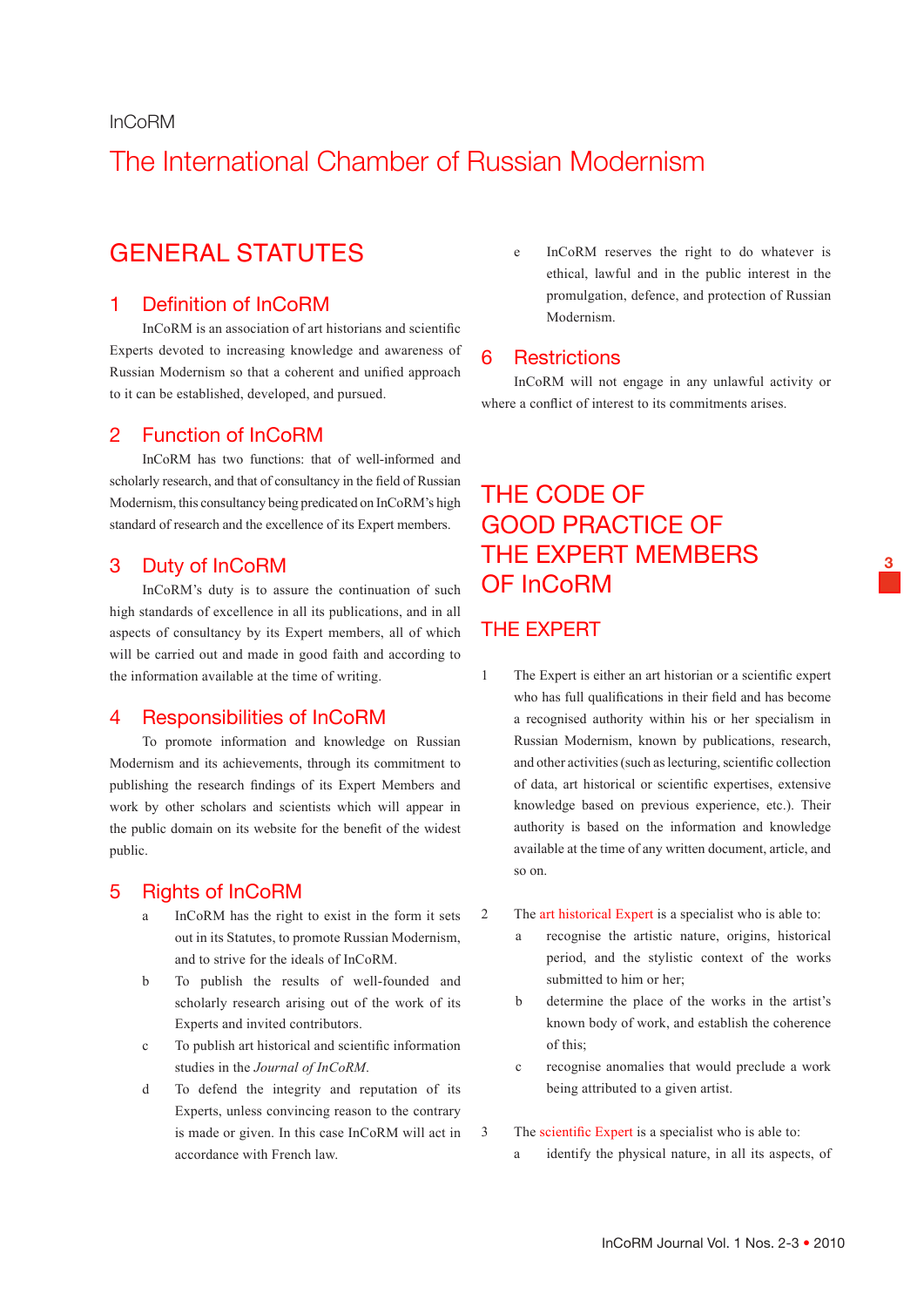the works submitted to him or her;

- b recognise characteristics that are coherent with the attribution of a work to a given artist;
- c recognise anomalies that would give rise to questions concerning the attribution of a work to a given artist.
- 4 Art historical and scientific Experts have shown proof of ethical conduct, integrity, and without compromise to excellence in the exercise of their professions.

### Duties of the Expert

**4**

- 5 The Expert must bring all his or her experience, and professional scientific or art historical competence, to all the studies, assessments, and any other work that is published in the *Journal of InCoRM* or in Consultancy.
- 6 The Expert must fulfil the task within the InCoRM standards of excellence according to its rules of honour, morality, legality, and reason.
- 7 The Expert must exercise his or her function with honesty, truthfulness, and fairness, and independent of opinions and actions of physical and moral persons with whom they are in a professional relationship of any kind.
- 8 The Expert must refrain from any action which, in his or her position of Expert:
	- a could bring discredit to InCoRM, or to another Expert within InCoRM;
	- b is an abuse of his or her status of Expert within InCoRM to the detriment of any other;
	- c would receive any commission or favours, other than the agreed remuneration accorded by a commissioning body (museum, gallery, collector, etc.), should there be any;
	- d to draw up any documents in the name of InCoRM that have not been specifically requested in writing from InCoRM.
- 9 In compliance with the legal or regulatory provisions in force, the Expert is constrained by the strictest confidentiality and discretion in regards to all consultancy, and must restrict his or her opinions to that which is related directly to this consultancy.

The Expert may not divulge or publish the result of his or her work as a consultant without having prior agreement and permission in writing from the commissioning body.

There is no time limitation to this provision.

The Expert must see that the same provisions are complied with by any collaborators in consultancy.

Any failure of the duty of confidentiality may lead to permanent exclusion from the Association.

- 10 The Expert must be able to carry out his or her research and investigations in optimal circumstances. Where archival documentation is not available, or recourse to it not made possible, the Expert cannot be made responsible for this impediment to the fulfilment of his or her consultancy, which is carried out in good faith and to the extent of available information at the time of writing.
- 11 The Expert should comply with the deadlines that accompany all consultancy. Any delays or obstructions in fulfilling the consultancy should be substantiated in writing to the commissioning body.
- 12 Every report, opinion, photograph, or other document used in consultancy and submitted by the Expert to the commissioning body should be signed and dated.
- 13 The Expert has the obligation to continually improve his or her professional accomplishment and excellence.

## Responsibilities of the Expert

- 14 The Expert alone is responsible for the studies and work of which he or she is author.
- 15 In the context of consultancy, the Expert is responsible for his or her collaborators.
- 16 The Expert is responsible for all documents or any other materials that have been placed in his or her care for the carrying out of the consultancy.

## Rules of the Fellowship of Experts

17 The Expert has the duty to never embarrass another